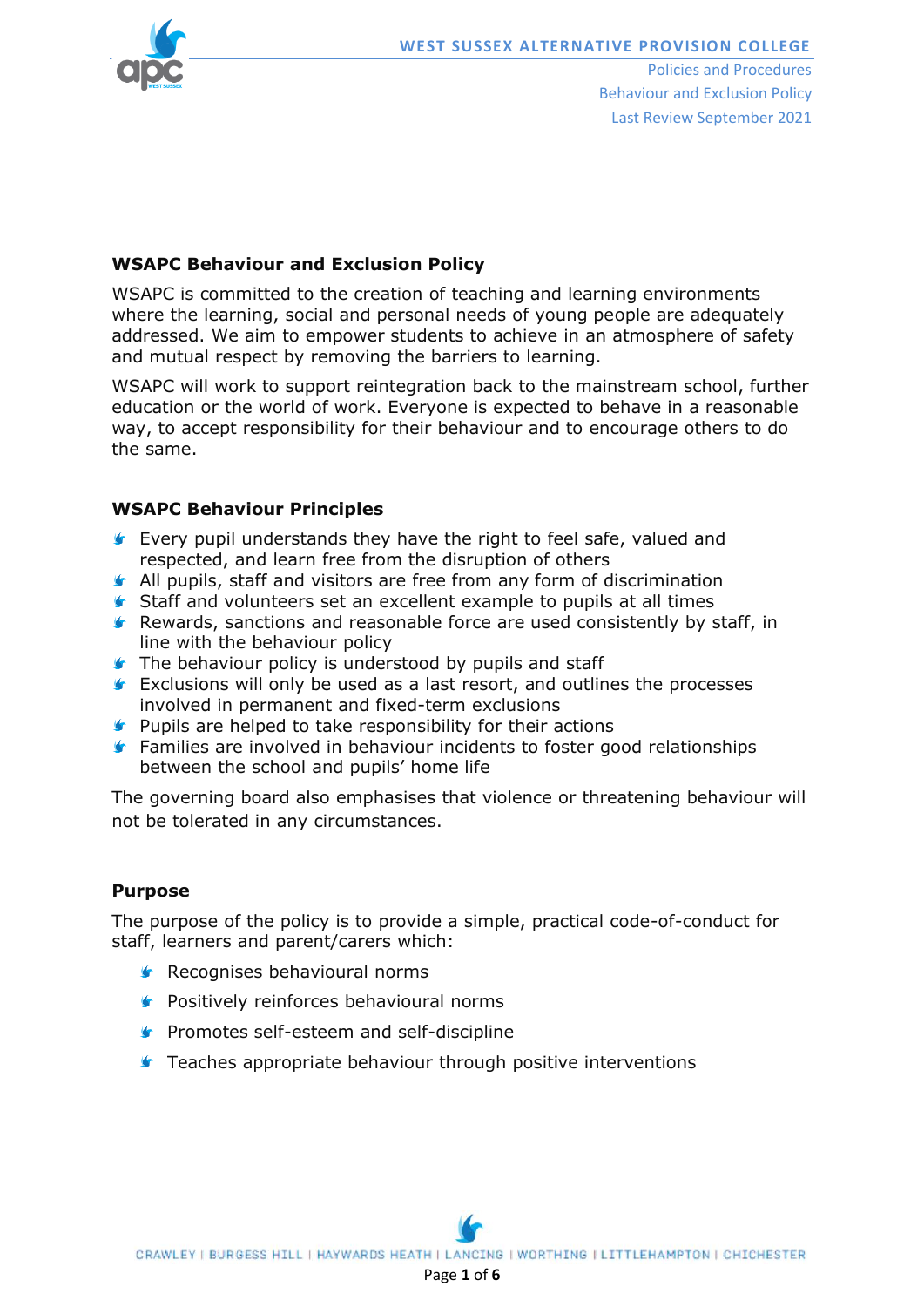

# **Student Expectations**

At WSAPC we believe that all our students can do well. We encourage success by supporting students to meet the following expectations by:

## **Being prepared to learn**

- **S** Being on time to lessons
- **Eating and drinking in appropriate places at appropriate times**
- **S** Using appropriate language
- **Listen to others and expect to be listened to**
- **Try your very best in lessons**
- **C** Looking after your building, displays and equipment
- **C** Looking after others in your community
- **F** Follow the code of conduct displayed in the classroom and respect individual's personal space

### **And staying safe by,**

- $\blacktriangleright$  Being at the right place at the right time
- **F** Following the rules for health and safety in all your lessons and during your break times
- **Thinking before you act by using a strategy that helps you calm down in** times of need
- **Asking for help/support when needed**

# **Positive Behaviour**

One of the most effective behaviour management strategies in schools has been shown to be careful planning (in lessons, in group settings, and for prior knowledge that students may bring into the centres from outside experiences) that prevents difficulties from arising. WSAPC is dedicated to establishing with all staff and students that acceptable behaviour is positively encouraged and misbehaviour is reduced. Our school ethos emphasises co-operation, responsibility, concern for others and self-respect.

## **Staff at WSAPC**

Our team are dedicated to understanding what a student wants from a teacher and the learning environment at the centres. It is evident that students prefer to learn in a relaxed yet purposeful atmosphere and where the adults are safely in control so that students can progress in their learning.

We believe that students need to feel that they are valued and that they respect adults, accepting that we have responsibility for their safety and their learning.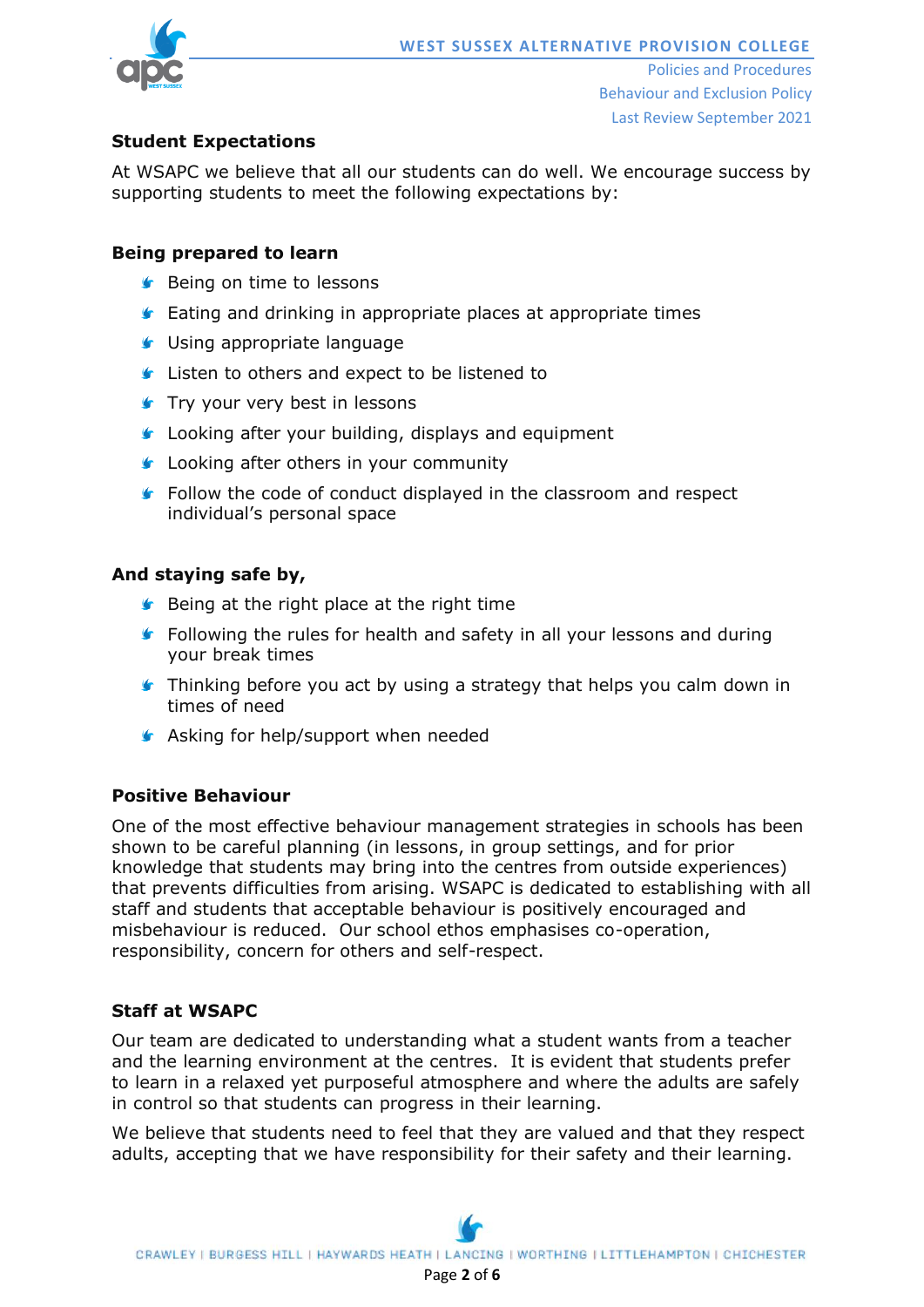

Policies and Procedures Behaviour and Exclusion Policy

Last Review September 2021

We also understand the need for young people to develop skills that make positive relationships with adults possible.

Students want staff to:

- $\triangleright$  treat them as a person
- help them learn and feel confident
- **I** make the day a pleasant one
- **b** be just and fair
- have a sense of humour
- **s** provide a safe learning place

and not to:

- $\bullet$  get upset or angry in the face of misbehaviour
- **F** pre-judge students due to their past

It is critically important that staff working in WSAPC build strong relationships, develop high levels of personal resilience, and have high expectations where the quality of learning behaviours are concerned. Staff should never ignore or attempt to excuse poor behaviour. Rather, they should attempt to understand the reasons why a student is communicating in this negative way.

WSAPC aims to ensure that all learners have clear boundaries reflected in a behaviour expectation framework that is underpinned by a clear and simple rewards and sanctions ethos that sits alongside a personalised and individualised programme to meet the needs of the student.

An array of strategies will be used to support student's behaviour including; mentoring, coaching, restorative justice, conflict resolution strategies and informal mediation approaches. These are adopted to enable students to repair and maintain relationships that they have damaged.

#### **Parent/Carer expectations**

WSAPC expects parents/carers to:

- Support the WSAPC policy on attendance and punctuality by notifying the school of any absences or lateness.
- $\blacktriangleright$  Notify the college of any factors which may affect the behaviour of their child
- $\blacktriangleright$  Support their child by attending regular reviews, open days and other meetings
- Be aware of and support the WSAPC Behaviour Policy
- **G** Be aware of latest news about WSAPC either by parent "inTouch" messages, emails, web site or social media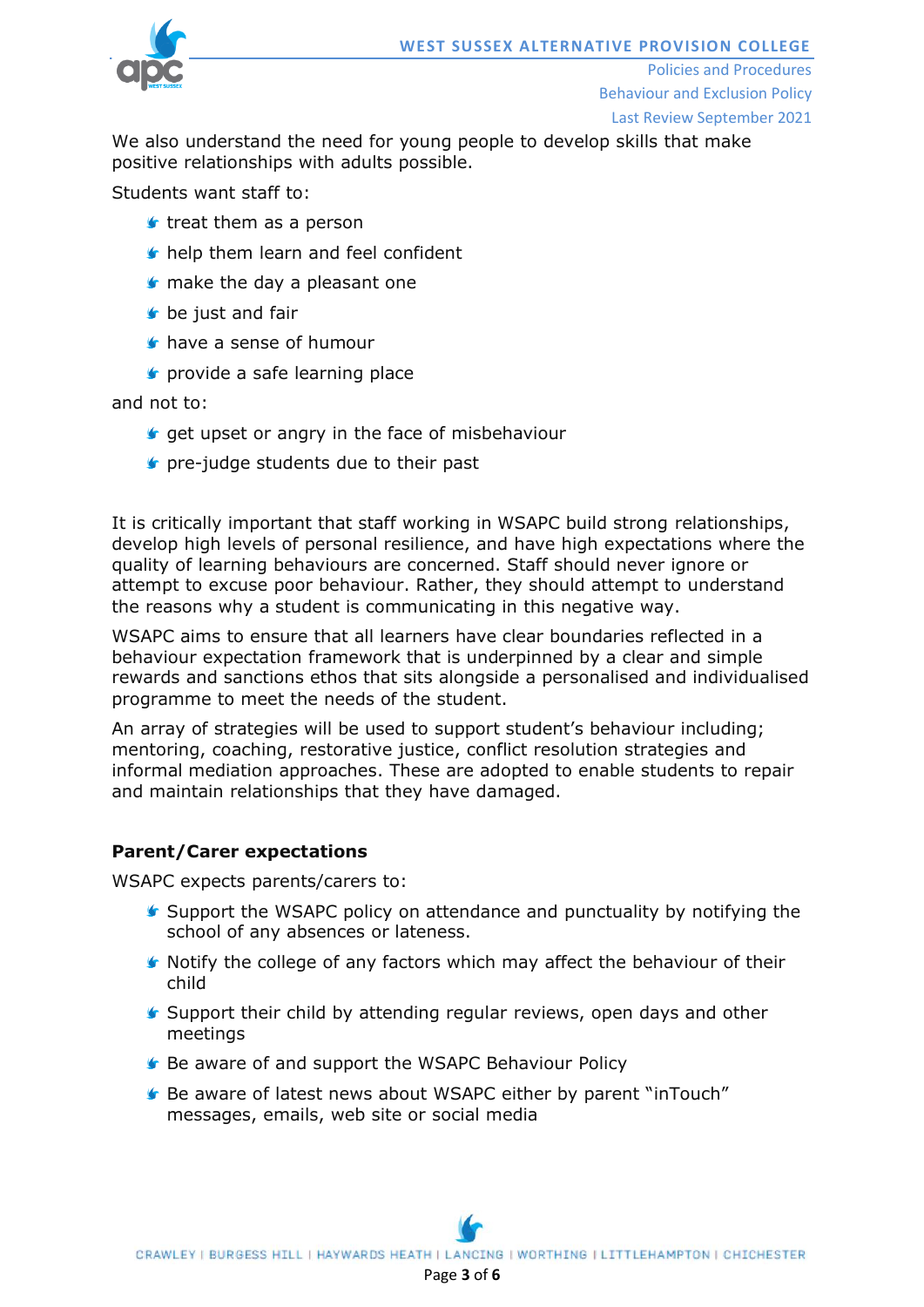

Policies and Procedures Behaviour and Exclusion Policy Last Review September 2021

#### **The use of fixed term exclusions:**

Use of fixed term exclusions are at the end of a vast array of behaviour strategies. WSAPC carefully considers each fixed term exclusion, and the final decision is made by the head teacher of WSAPC in terms of the exclusion and the length of exclusion. WSAPC has the right to permanently exclude students but endeavour to find other ways to support students who need more specialised settings to support their behavioural needs. The college is proud of its record of never permanently excluding a young person to date.

Most of the behaviour is managed in school. However, on occasion, a student might be required to leave the school premises. In cases where the student refuses to leave, an appropriate member will contact parents/carers and in extreme circumstances when the health and safety of the child/children and staff are at risk, the police.

There are several more serious behaviours that stop learners doing well and could result in a fixed term exclusion. These include:

- **Persistent verbal or physical abuse of staff**
- $\blacktriangleright$  Bullying physical, verbal, emotional
- Sexual harassment of any kind
- **F** Prejudice on grounds of race, age, gender, sexuality, disability, and others
- **■** Carrying an offensive weapon
- Use or sale of alcohol or other mood-changing drugs
- **C** Deliberate damage or theft of property
- **■** Smoking in or around the building
- **F** Refusing to leave the premises when asked

#### **Staff Guidelines**

Timely and clear communication between staff and parents/carers supports the management of good behaviour and promotes good discipline. The centres teams routinely meet at morning/after school briefings for them to make informed decisions on behavioural issues.

Informal conversations between staff during the school day are also critical.

We believe that it is not always possible to respond to negative behaviour in the same way for every student, but it is useful to have a guiding framework of responses to good and poor behaviour.

This ensures that learners at WSAPC can be *certain* that every behaviour, positive or negative, will elicit some form of adult intervention.

#### **Example of responses to positive behaviour and meeting behaviour expectations:**

- **v** Verbal praise
- **S** Points leading to rewards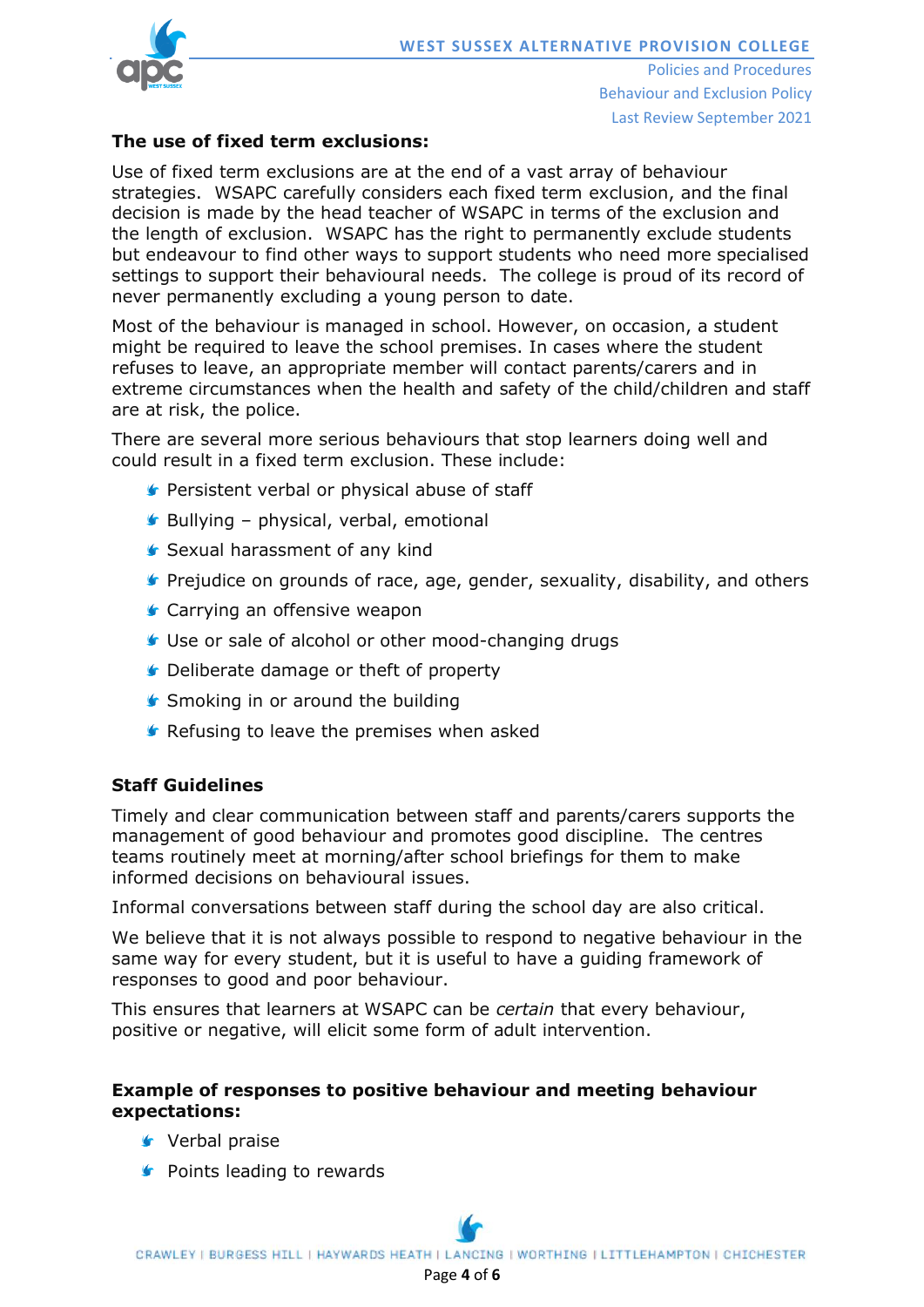Policies and Procedures Behaviour and Exclusion Policy Last Review September 2021

- **Extra-curricular activity**
- **Parents/carers informed for consistent good behaviour/ excellent work**
- **Informing the Local Authority of consistent good behaviour for** reintegration/ back to the mainstream
- **C** Displaying work around school/on website
- **F** Enrichment experiences

## **Example of responses to negative behaviour**

Failing to observe WSAPC Behaviour Expectations around the school and in the classroom may result in:

- **S** Merits not earned
- **G** Note to file
- Adjusting positive reward opportunities once discussed at staff meeting
- **Adjusting timetable for a temporary period**

Persistent failure to observe WSAPC behaviour expectations may result in:

- Verbal warning from staff
- **Phone call to parents/carers from member of staff**
- **S** Letter home
- **Possible fixed term exclusion (see above for reasons for a fixed term** exclusion)
- **S** Parental meeting

Senior staff and possible police involvement for behaviour issues such as:

- **Refusal to leave a class or a building**
- **Physical or verbal abuse of staff**
- **f** Theft
- **Possession of an offensive weapon**
- **■** Selling or using illegal substances
- **F** Extreme damage to property

We reserve the right to involve the police in any situation where we feel the law has been broken.

(Please note: WSAPC has a "positive handling" policy where learners present a danger to themselves or other members of the community.)